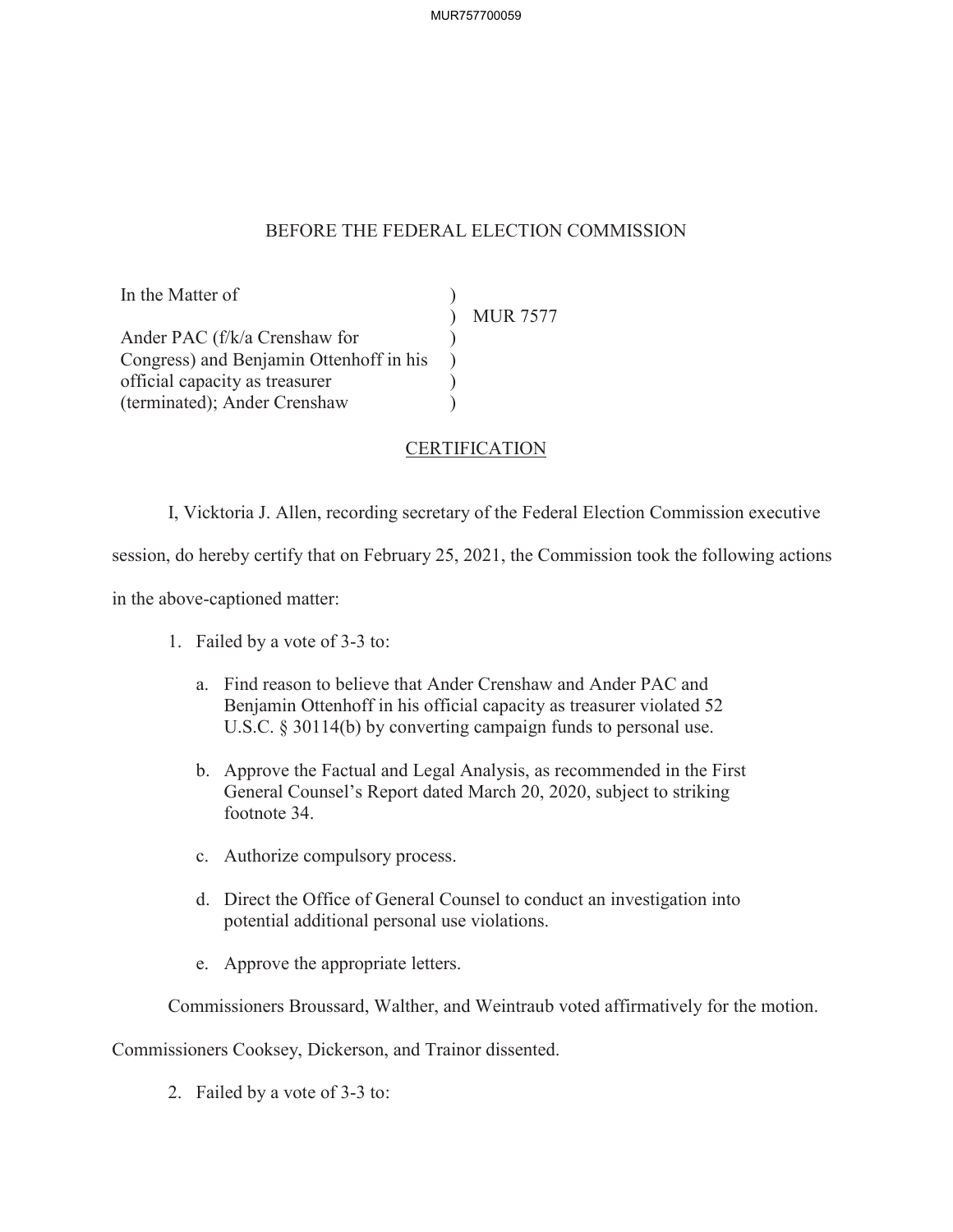Federal Election Commission Page 2 Certification for MUR 7577 February 25, 2021

- a. Find reason to believe that Ander Crenshaw and Ander PAC and Benjamin Ottenhoff in his official capacity as treasurer violated 52 U.S.C. § 30114(b) by converting campaign funds to personal use.
- b. Approve the Factual and Legal Analysis, as recommended in the First General Counsel's Report dated March 20, 2020, subject to the deletion of footnote 34.
- c. Approve the Conciliation Agreement, as recommended in the First General Counsel's Report dated March 20, 2020
- d. Approve the appropriate letters.

Commissioners Broussard, Walther, and Weintraub voted affirmatively for the motion.

Commissioners Cooksey, Dickerson, and Trainor dissented.

- 3. Failed by a vote of 3-3 to:
	- a. Find reason to believe that Ander Crenshaw and Ander PAC and Benjamin Ottenhoff in his official capacity as treasurer violated 52 U.S.C. § 30114(b) by converting campaign funds to personal use.
	- b. Approve the Factual and Legal Analysis, as recommended in the First General Counsel's Report dated March 20, 2020.
	- c. Approve the Conciliation Agreement, as recommended in the First General Counsel's Report dated March 20, 2020.
	- d. Approve the appropriate letters.

Commissioners Cooksey, Dickerson, and Trainor voted affirmatively for the motion.

Commissioners Broussard, Walther, and Weintraub dissented.

- 4. Decided by a vote of 4-2 to:
	- a. Find reason to believe that Ander Crenshaw and Ander PAC and Benjamin Ottenhoff in his official capacity as treasurer violated 52 U.S.C. § 30114(b) by converting campaign funds to personal use.